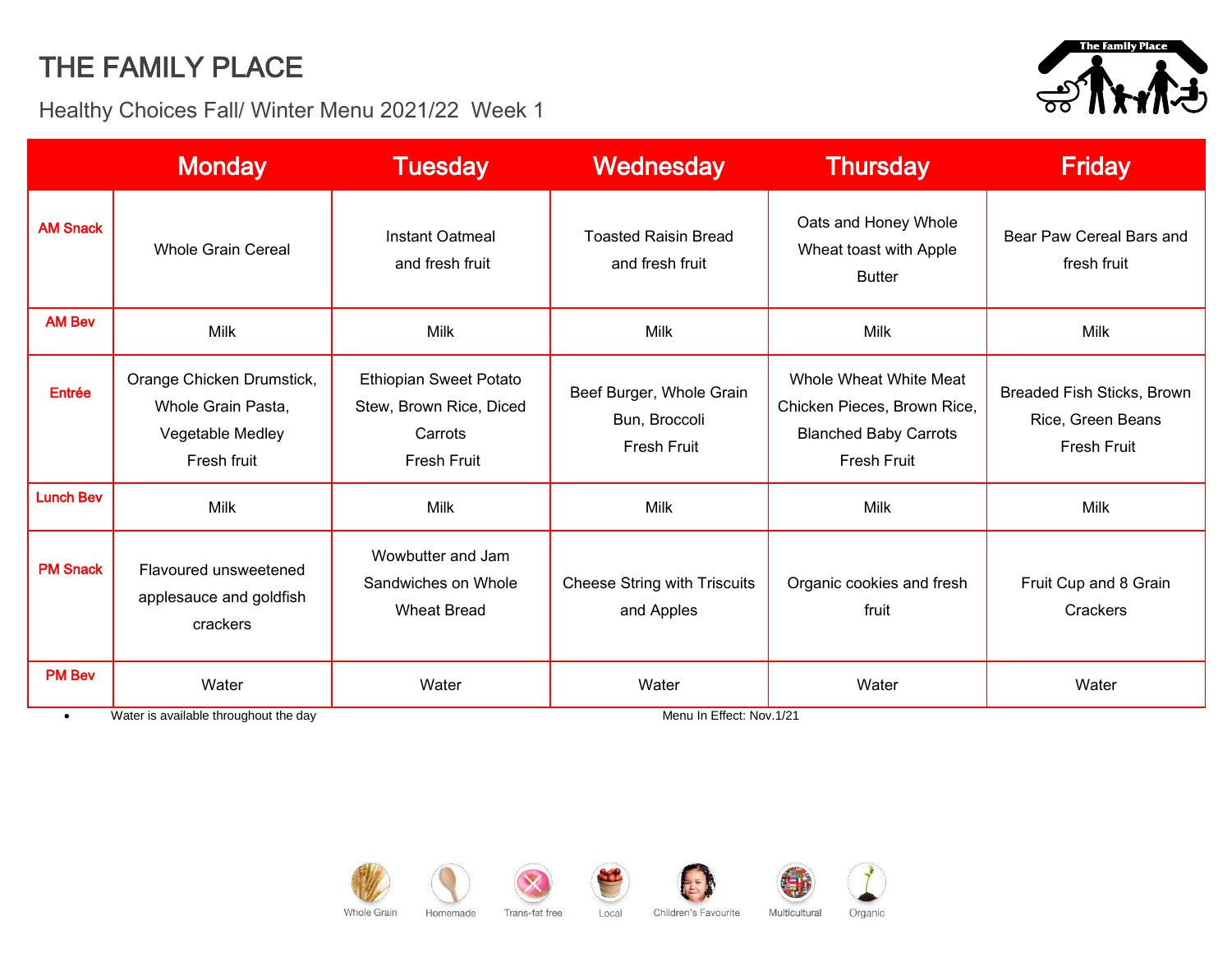**The Family Place** <del>್</del>ಯ

Healthy Choices Fall/Winter 2021/22 Week 2

|                  | <b>Monday</b>                                                     | <b>Tuesday</b>                                      | Wednesday                                                | <b>Thursday</b>                                                                         | <b>Friday</b>                                                                                   |
|------------------|-------------------------------------------------------------------|-----------------------------------------------------|----------------------------------------------------------|-----------------------------------------------------------------------------------------|-------------------------------------------------------------------------------------------------|
| <b>AM Snack</b>  | <b>Multi Grain Cheerios</b>                                       | Organic Granola Balls and<br>fresh fruit            | <b>Toasted 14 Grain Bread</b><br>and fresh fruit         | Mini Yogurt<br>and fresh fruit                                                          | <b>Multi Grain Cheerios</b>                                                                     |
| <b>AM Bev</b>    | Milk                                                              | <b>Milk</b>                                         | <b>Milk</b>                                              | Milk                                                                                    | <b>Milk</b>                                                                                     |
| <b>Entrée</b>    | Breaded Chicken, Brown<br>Rice, Peas and Corn<br>Fresh Fruit      | Pasta Bolognese,<br>Vegetable Medley<br>Fresh Fruit | White Fish Lasagna,<br><b>Green Beans</b><br>Fresh Fruit | Beef Meatballs in Gravy,<br>Whole Wheat Sub Bun,<br><b>Diced Carrots</b><br>Fresh Fruit | Whole Wheat White Meat<br>Chicken Pieces, Brown Rice,<br><b>Mixed Vegetables</b><br>Fresh Fruit |
| <b>Lunch Bev</b> | Milk                                                              | <b>Milk</b>                                         | Milk                                                     | <b>Milk</b>                                                                             | Milk                                                                                            |
| <b>PM Snack</b>  | String Cheese with Ritz<br>Crackers and fresh fruit               | Individual Banana Bread and<br>a Fruit Cup          | Organic Granola Bars and<br>Fresh Fruit                  | Pudding Cup and an<br><b>Arrowroot Cookie</b>                                           | Organic Crispy Square and<br>fresh fruit                                                        |
| <b>PM Bev</b>    | Water                                                             | Water                                               | Water                                                    | Water                                                                                   | Water                                                                                           |
| $\bullet$        | Menu In Effect: Nov.1/21<br>Water is available throughout the day |                                                     |                                                          |                                                                                         |                                                                                                 |







Children's Favourite Local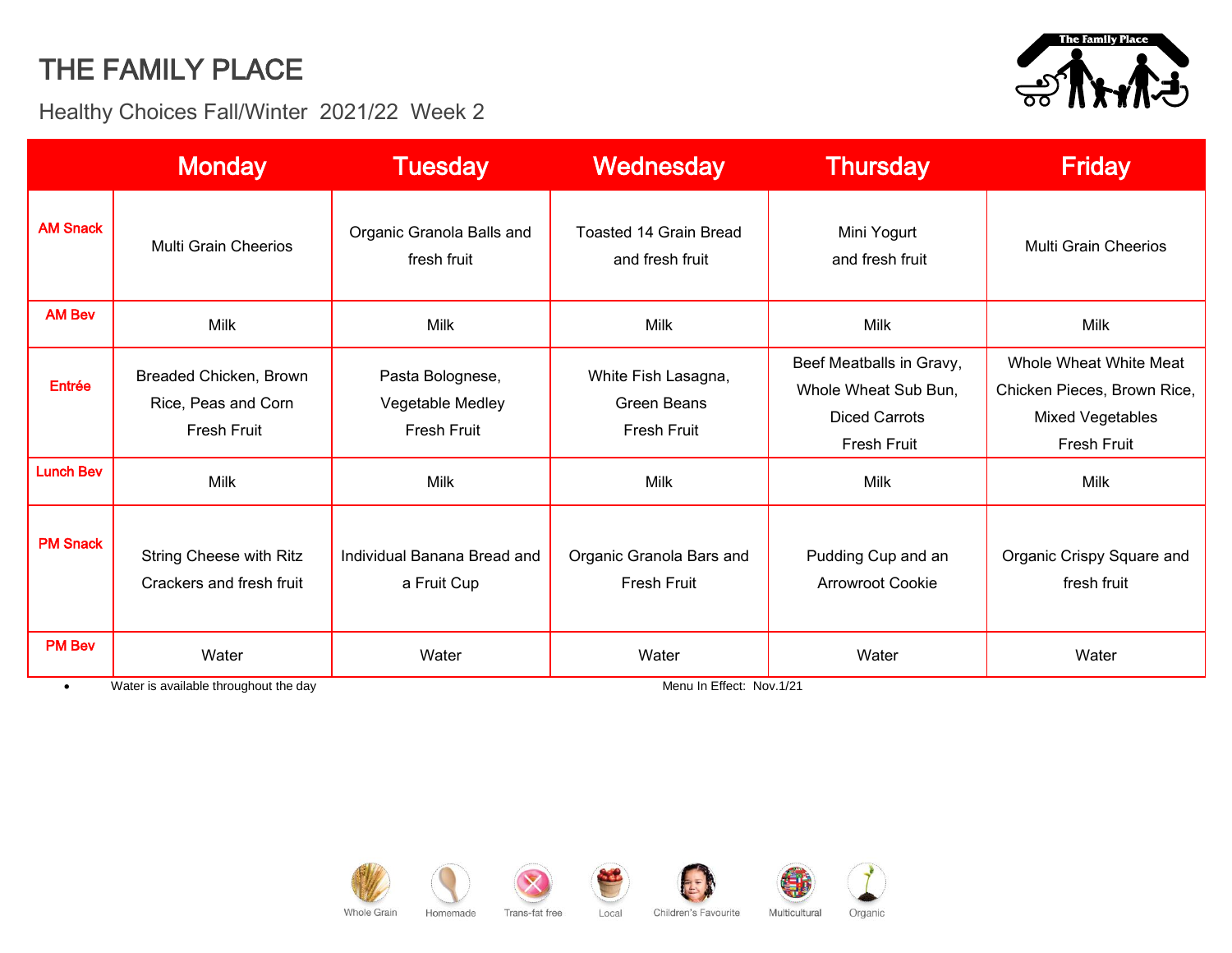Healthy Choices Fall/Winter 2021/22 Week 3



|                  | <b>Monday</b>                                                                                     | <b>Tuesday</b>                                                       | Wednesday                                                                                                            | <b>Thursday</b>                                                                                    | <b>Friday</b>                                                     |  |
|------------------|---------------------------------------------------------------------------------------------------|----------------------------------------------------------------------|----------------------------------------------------------------------------------------------------------------------|----------------------------------------------------------------------------------------------------|-------------------------------------------------------------------|--|
| <b>AM Snack</b>  | <b>Multi Grain Cheerios</b>                                                                       | <b>Instant Oatmeal</b><br>and fresh fruit                            | Pancakes and Syrup with<br>Orange slices                                                                             | <b>Toasted Hot Cross Buns</b><br>and fresh fruit                                                   | <b>Bear Paws</b><br>and Fresh Fruit                               |  |
| <b>AM Bev</b>    | Milk                                                                                              | <b>Milk</b>                                                          | Milk                                                                                                                 | Milk                                                                                               | <b>Milk</b>                                                       |  |
| Entrée           | Salisbury Steak, Mashed<br>Potatoes, Whole Wheat<br>Bread, Vegetable Medley<br><b>Fresh Fruit</b> | Turkey Meatballs in Tomato<br>Sauce, Bun, Green Beans<br>Fresh Fruit | Mild Jerk Chicken Drumstick,<br>Brown Rice, Sunshine<br>Vegetables<br>Fresh Fruit                                    | Chicken and Rice Soup,<br>Whole Wheat Bread,<br><b>Blanched Baby Carrots</b><br><b>Fresh Fruit</b> | Macaroni & Cheese, Bean<br>Salad, Carrots and Corn<br>Fresh Fruit |  |
| <b>Lunch Bev</b> | Milk                                                                                              | <b>Milk</b>                                                          | <b>Milk</b>                                                                                                          | Milk                                                                                               | <b>Milk</b>                                                       |  |
| <b>PM Snack</b>  | <b>Breadsticks and Wowbutter</b><br>with Apples                                                   | Hummus with Veggie Crisps<br>and Apple slices.                       | Cucumbers & Peppers with<br>Ranch Dip and Wheat Thins<br>Infant snack: Cheese String<br>with Ritz Crackers and fruit | Unsweetened Applesauce<br>with Whole Grain Teddy<br>Grahams                                        | Organic cookies and fresh<br>fruit                                |  |
| <b>PM Bev</b>    | Water                                                                                             | Water                                                                | Water                                                                                                                | Water                                                                                              | Water                                                             |  |
| $\bullet$        | Water is available throughout the day                                                             | Menu In Effect: Nov.1/21                                             |                                                                                                                      |                                                                                                    |                                                                   |  |







Multicultural

Organic